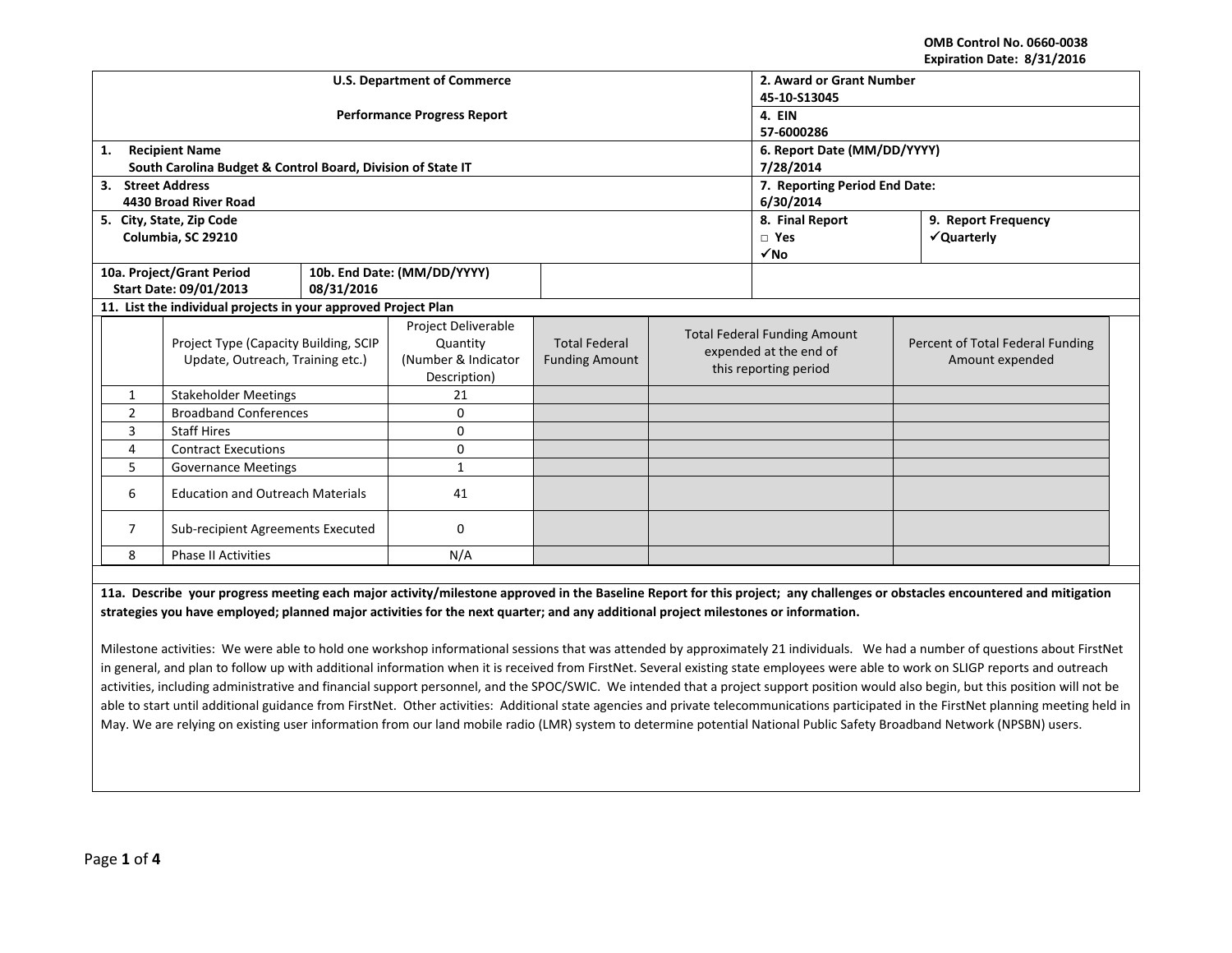11b. If the project team anticipates requesting any changes to the approved Baseline Report in the next quarter, describe those below. Note that any substantive changes to the **Baseline Report must be approved by the Department of Commerce before implementation.**

We anticipated developing and distributing <sup>a</sup> FirstNet factsheet, but have decided to rely on FirstNet material at this time to keep the initial message consistent regarding FirstNet activities.

**11c. Provide any other information that would be useful to NTIA as it assesses this project's progress.**

Our work this quarter focused on remaining plugged into workshops, webinars and conference calls. We remain actively engaged with organizations and associations including FirstNet, NTIA, NASCIO, NASTD, RECCWG, NCSWIC and Region IV activities.

11d. Describe any success stories or best practices you have identified. Please be as specific as possible.

We conducted another meeting of the South Carolina FirstNet planning committee in 2<sup>nd</sup> quarter 2014 that included additional state agency leadership and also the private telecommunication sector including rural phone companies. Ed Parkinson was in attendance to provide updated information regarding FirstNet and to engage attendees in <sup>a</sup> Q&A session

## **12. Personnel**

12a. If the project is not fully staffed, describe how any lack of staffing may impact the project's time line and when the project will be fully staffed.

The project is not fully staffed, and is currently being assisted by the following staff personnel identified below in item #12b. We don't anticipate any changes to the project's timeline.

## **12b. Staffing Table**

| Job Title                |  | <b>Project(s) Assigned</b>                                                                           | Change    |
|--------------------------|--|------------------------------------------------------------------------------------------------------|-----------|
| SWIC/SPOC                |  | Provide oversight of all SLIGP project activities                                                    | No change |
| Administrative Assistant |  | Provide administrative support for grant management, governance meetings, and<br>outreach activities | No change |
| <b>Finance Assistant</b> |  | Provide support for budget management, procurement, and processing invoices                          | No change |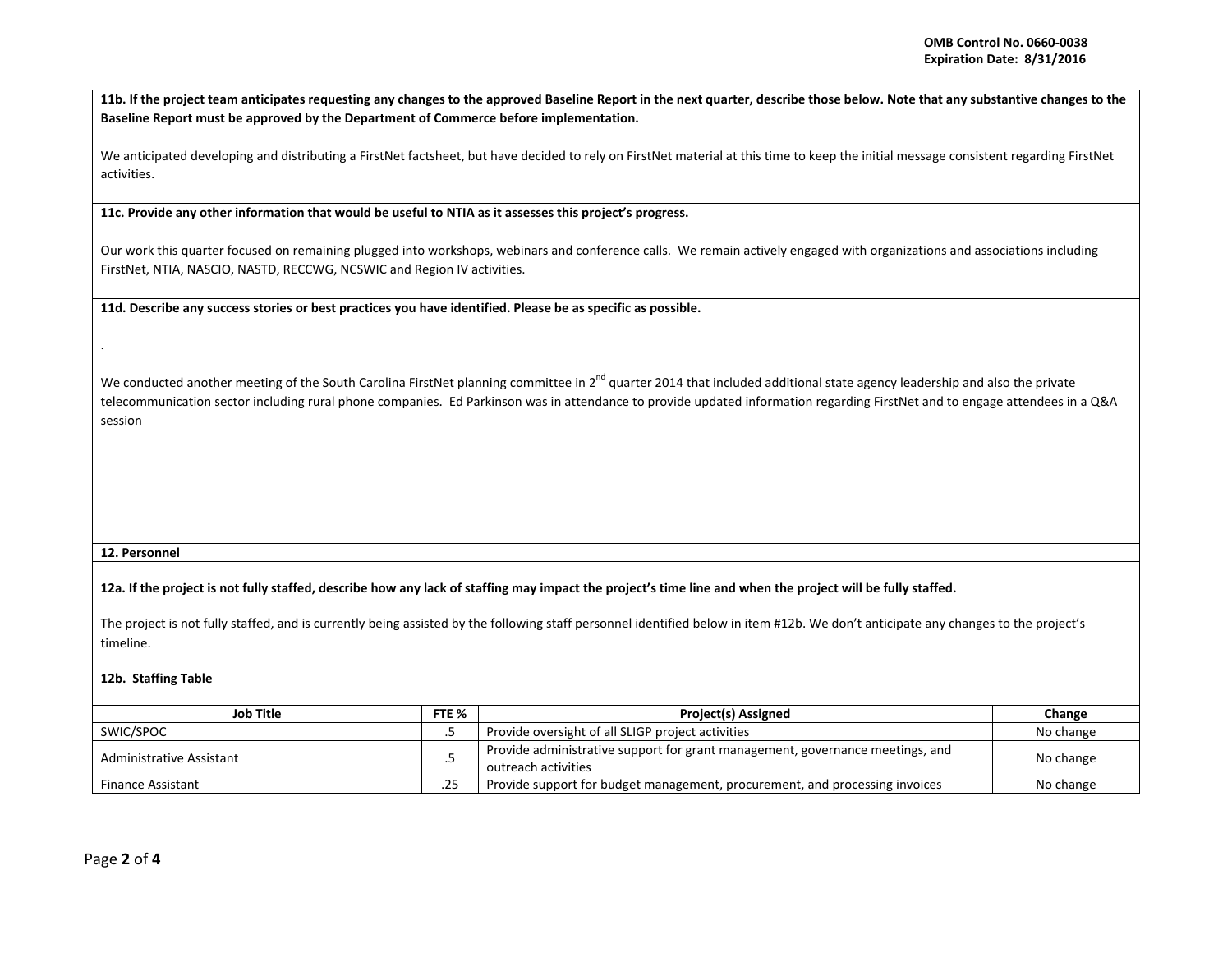**OMB Control No. 0660‐0038 Expiration Date: 8/31/2016**

| 13. Subcontracts (Vendors and/or Subrecipients)                                                           |                                      |                                     |                                                                                                                                                                                                 |                                       |                               |               |                                      |                                                                                                                                       |                                                 |                          |  |
|-----------------------------------------------------------------------------------------------------------|--------------------------------------|-------------------------------------|-------------------------------------------------------------------------------------------------------------------------------------------------------------------------------------------------|---------------------------------------|-------------------------------|---------------|--------------------------------------|---------------------------------------------------------------------------------------------------------------------------------------|-------------------------------------------------|--------------------------|--|
|                                                                                                           |                                      |                                     |                                                                                                                                                                                                 |                                       |                               |               |                                      | 13a. Subcontracts Table - Include all subcontractors. The totals from this table must equal the "Subcontracts Total" in Question 14f. |                                                 |                          |  |
| Name                                                                                                      | Subcontract Purpose                  |                                     | Type<br>(Vendor/Subrec.)                                                                                                                                                                        | RFP/RFQ<br>Issued<br>(Y/N)            | Contract<br>Executed<br>(Y/N) | Start<br>Date | End<br>Date                          | <b>Total Federal</b><br><b>Funds Allocated</b>                                                                                        | <b>Total Matching</b><br><b>Funds Allocated</b> | Project and % Assigned   |  |
| <b>TBD</b>                                                                                                | Website development                  |                                     | Vendor                                                                                                                                                                                          | N                                     | N                             | TBD           | <b>TBD</b>                           | \$80,000                                                                                                                              | \$0                                             | N/A                      |  |
| TBD                                                                                                       | Legal assistance with<br><b>MOUs</b> |                                     | Vendor                                                                                                                                                                                          | N                                     | N                             | TBD           | TBD                                  | \$50,000                                                                                                                              | \$0                                             | N/A                      |  |
| TBD                                                                                                       | Conference planning                  |                                     | Vendor                                                                                                                                                                                          | N                                     | N                             | <b>TBD</b>    | <b>TBD</b>                           | \$50,000                                                                                                                              | \$0                                             | N/A                      |  |
| TBD                                                                                                       | Phase II Support                     |                                     | Vendor                                                                                                                                                                                          | $\mathsf{N}$                          | N                             | TBD           | <b>TBD</b>                           | \$400,000                                                                                                                             | \$0                                             | N/A                      |  |
| None at this time. We will start working on RFP development upon receipt of additional FirstNet guidance. |                                      |                                     |                                                                                                                                                                                                 |                                       |                               |               |                                      |                                                                                                                                       |                                                 |                          |  |
| 14. Budget Worksheet                                                                                      |                                      |                                     |                                                                                                                                                                                                 |                                       |                               |               |                                      |                                                                                                                                       |                                                 |                          |  |
|                                                                                                           |                                      |                                     | Columns 2, 3 and 4 must match your current project budget for the entire award, which is the SF-424A on file.<br>Only list matching funds that the Department of Commerce has already approved. |                                       |                               |               |                                      |                                                                                                                                       |                                                 |                          |  |
| Project Budget Element<br>(1)                                                                             |                                      | <b>Federal Funds</b><br>Awarded (2) |                                                                                                                                                                                                 | <b>Approved Matching</b><br>Funds (3) | <b>Total Budget</b><br>(4)    |               | <b>Federal Funds</b><br>Expended (5) | Approved Matching Funds<br>Expended (6)                                                                                               |                                                 | Total Funds Expended (7) |  |
| a. Personnel Salaries                                                                                     |                                      | 500,000                             |                                                                                                                                                                                                 | 303,997                               | 803,997                       |               | 0                                    | 24,402                                                                                                                                |                                                 | 24,402                   |  |
| b. Personnel Fringe Benefits                                                                              |                                      | 140,000                             |                                                                                                                                                                                                 | 85,119                                | 225,119                       |               | 0                                    | 6,834                                                                                                                                 |                                                 | 6,834                    |  |
| c. Travel                                                                                                 |                                      | 159,300                             |                                                                                                                                                                                                 | 6,048                                 | 165,348                       |               | 0                                    | $\mathbf 0$                                                                                                                           |                                                 | $\Omega$                 |  |
| d. Equipment                                                                                              |                                      | 0                                   |                                                                                                                                                                                                 | $\Omega$                              | 0                             |               | $\mathbf 0$                          | $\mathbf 0$                                                                                                                           |                                                 | $\mathbf 0$              |  |
| e. Materials/Supplies                                                                                     |                                      | 5,998                               |                                                                                                                                                                                                 | 3,420                                 |                               |               | 0                                    | $\mathbf 0$                                                                                                                           |                                                 | $\mathbf 0$              |  |
| f. Subcontracts Total                                                                                     |                                      | 912,000                             |                                                                                                                                                                                                 | $\Omega$                              | 912,000                       |               | 0                                    | $\mathbf 0$                                                                                                                           |                                                 | $\mathbf 0$              |  |
| g. Other                                                                                                  |                                      | 136,224                             |                                                                                                                                                                                                 | 64,800                                |                               |               | 0                                    | $\mathbf 0$                                                                                                                           |                                                 | $\mathbf 0$              |  |
| Indirect                                                                                                  |                                      | $\overline{0}$                      |                                                                                                                                                                                                 | $\Omega$                              | $\Omega$                      |               | 0                                    | $\Omega$                                                                                                                              |                                                 | $\Omega$                 |  |
| h. Total Costs                                                                                            |                                      | 1,853,522                           |                                                                                                                                                                                                 | 463,384                               |                               |               | 0                                    | 31,236                                                                                                                                |                                                 | 31,236                   |  |
| i. % of Total                                                                                             |                                      | 80%                                 |                                                                                                                                                                                                 | 20%                                   | 100%                          |               | 0%                                   | 100%                                                                                                                                  |                                                 | 100%                     |  |